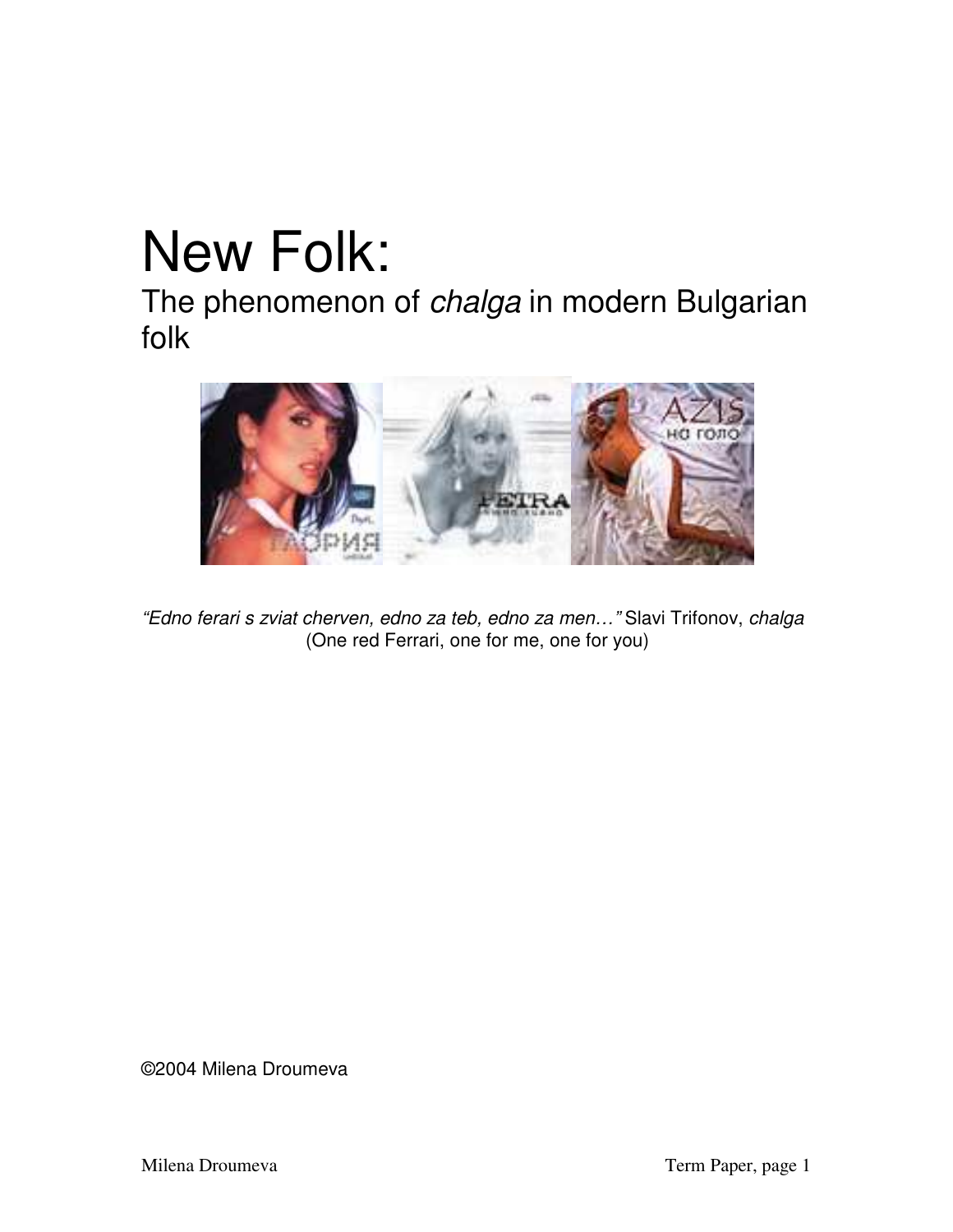They were silly, kitsch, synthesized tunes, which started appearing in Bulgarian media, and in the general Bulgarian cultural life in the early 1990s. Now, *chalga* has successfully found a niche in the Bulgarian music scene with a new image and a new name: pop folk. Initially characterized by simplistic lyrics and 'oriental' street sound, *chalga* tunes have become more popular in a few short years than any other developing music genre in Bulgaria.

It is no coincidence that some of the first and most popular *chalga* singers and musicians were Roma<sup>1</sup> or ethnic Turks. These two minority groups have distinct musical roots, very different from Bulgarian folk, which were suppressed by the state for over 45 years during the communist regime. Today, in a seemingly democratic environment, music styles in Bulgaria are thriving and folk music is reclaiming new ground after years of state control. I have to admit, I, too, was one of the skeptic connoisseurs of classical and Western popular music, who thought *chalga* was a low-culture Gypsy genre unworthy of attention. Having now been away from Bulgaria for four years and being immersed in Vancouver's diverse music scene, I have gained a more rounded cosmopolitan perspective on music. I don't see *chalga* or even Bulgarian folk as sporadic unrelated music genres anymore , but as interdependent events, richly influenced by each other, as well as by the music of Turkey, Greece and the rest of the Balkans.

Returning to Bulgaria this summer, I saw that *chalga* has not only persevered, but it has flourished and changed and became even more popular. While for many this genre still represents cheesy synthesized folk-ish tunes, more and more individual music *chalga* artists are creating some fascinating fusions of Roma music and Bulgarian folk with Turkish, Greek and Serbian elements.

This paper is an exploration of the socio-political conditions, which have affected the formation and development of *chalga* in modern Bulgarian folk. Briefly, I will discuss the history of Balkan folklore, Roma musical and historic roots, and the reality of Roma and Turkish minority music in Eastern and Central Europe. I will show how all of these aspects have played a part in the formation of contemporary trends of folk music in Bulgaria, the most popular and controversial of which is the *chalga*.

<sup>&</sup>lt;sup>1</sup> In this paper I will refer to the general population known as Gypsy, as Roma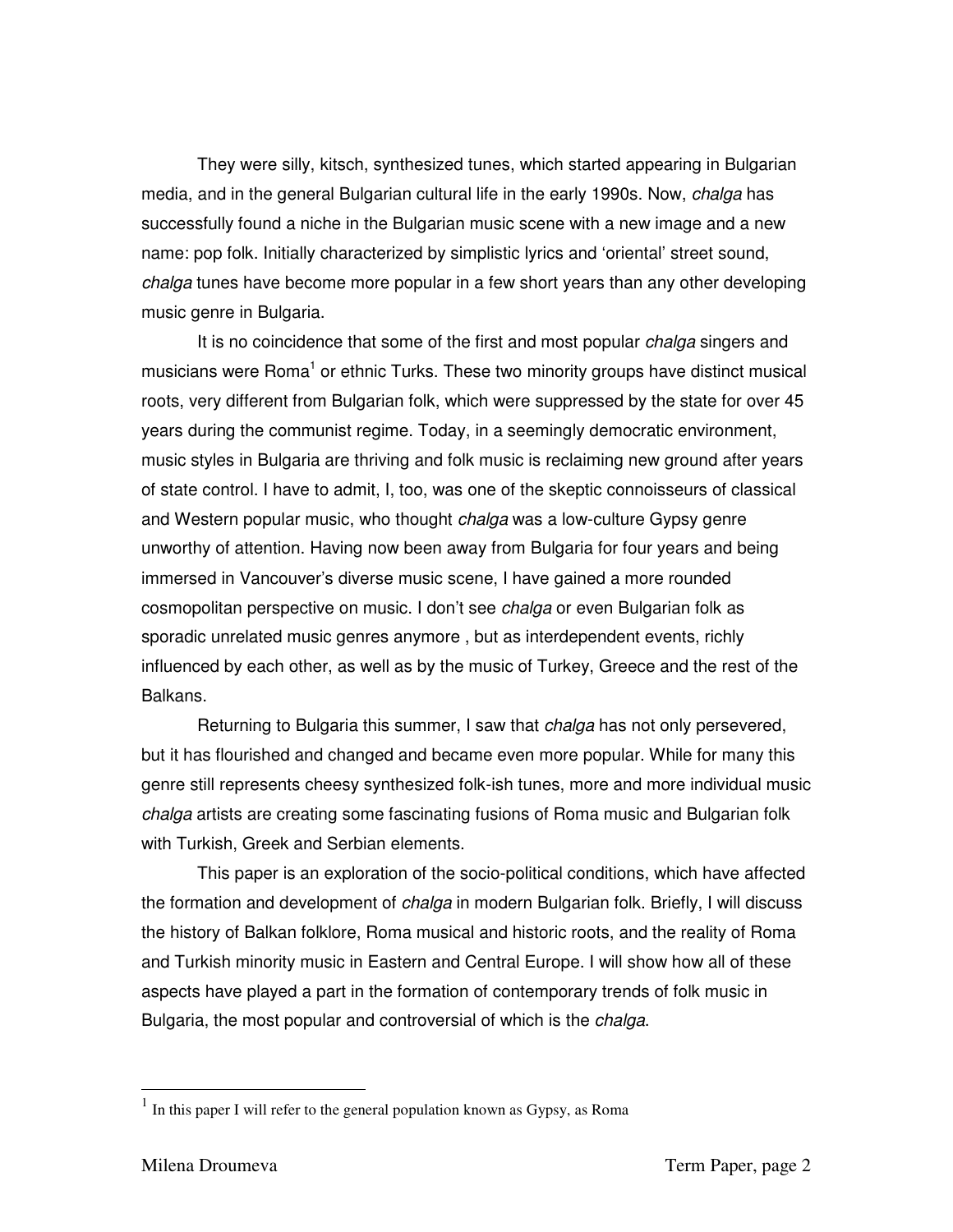I am discussing all of this from the position of a first generation Bulgarian, who has grown up in Bulgaria with some local knowledge of Bulgarian music, customs and society. As well, I am presenting my own personal perspective.



To world music fans, Bulgarian folk is probably *Trio Bulgarka*, the Filip Kutev choir ensemble and *Les mystères des voix Bulgares*. The complex polyphonic singing harmonies, however, are not the only musical gems that Bulgarian folk has to offer. Although geographically small, the musical richness of the Balkans

have shaped quite a few distinct folkloric areas with unique sound, singing styles and instruments.

Within Bulgaria alone we find over six distinct music areas. "The earthly, almost plodding dances from Dobrudja in the northeast are quite different in character from the lightningfast dances of the Shopes, and the long heart-rending songs from the Thracian plains contrast with the pure melodies from the northwest."<sup>2</sup> Along with those areas, the musical traditions of the Rhodope mountains in the southeast and those of Macedonia on the southwest make for a rich, diverse and sometimes tense cultural and music expression.

One thing that all these areas share is the tradition of line/ring dancing – the *horo*. Its rhythm is highly unique and its sound is unmistakable with the contagious trills and patterns of the *gaida* [pipe], *tupan* [drum] and *kaval* [wood flute]. The most popular ring dance, *racheniza*, is counted in 2-2-3, followed closely by the Shope *kopaniza* counted in 2-2-3-2-2. $3$  In Macedonia there are similar counts, with measures of  $7/8$  counted as 3-2-2, and even measures of 22/16 counted as 2-2-3-2-2-3-2-2-2-2 such as the song *Pominisli Libe Todoro*. <sup>4</sup> *Horo* dances are generally lively, jagged-rhythm instrumentals, which require considerable skill to perform both from the musicians and from the dancers. The traditional instruments of Bulgaria give it its particular timbre and contour.

<sup>2</sup> Burton, Kim. (1994) *World Music: The rough guide.* London: Rough Guides: Penguin Group. P74

 $3$  Ibid, p75

 $<sup>4</sup>$  Ibid, p92</sup>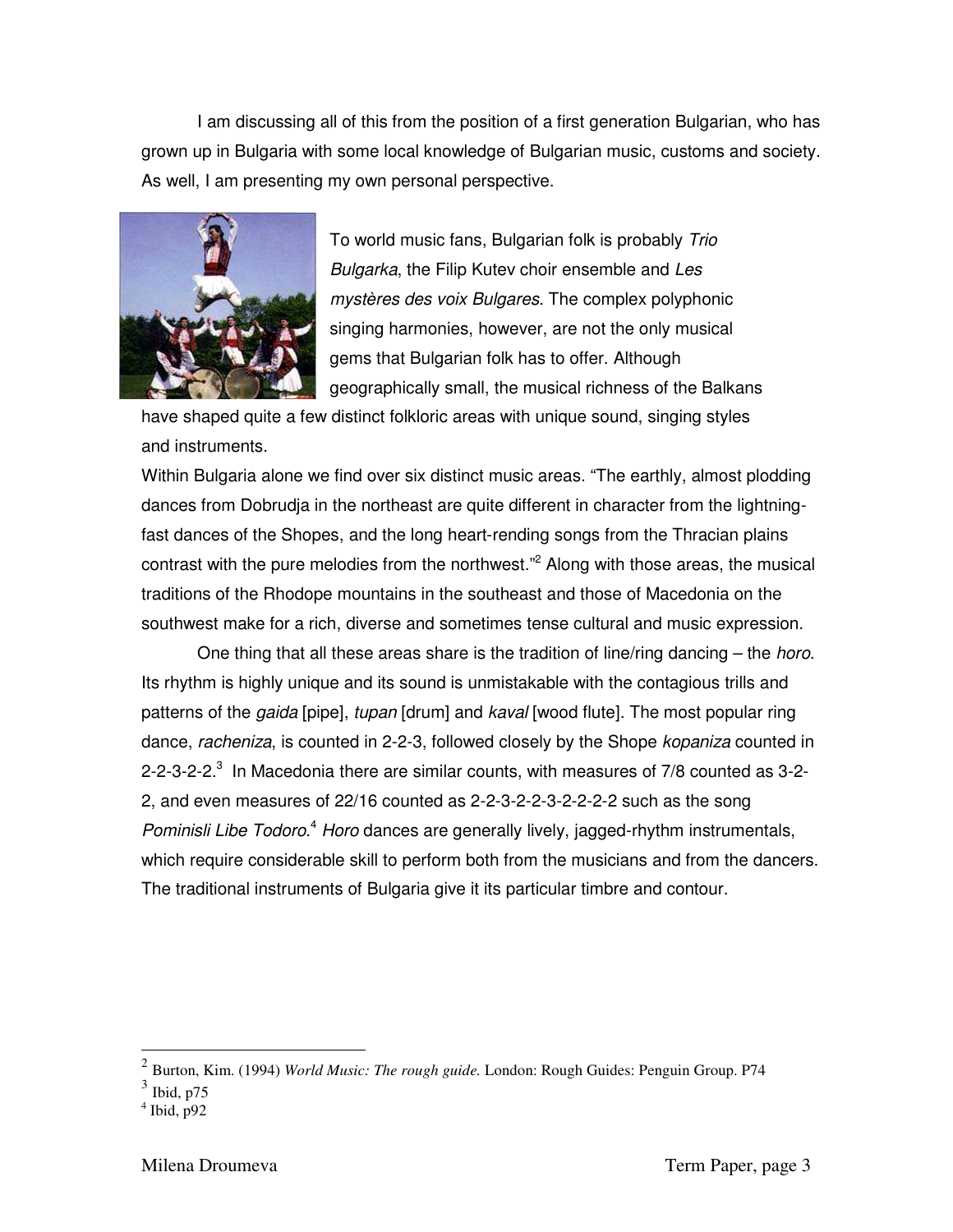

The *gadulka* [see picture on left], is a relative of the medieval rebec and has 3 or 4 bowed strings and as many as 9 sympathetic strings for resonance. It has no frets or finger positions. It is held in front of the body and played with a bow, allowing for a distinguishable resonant sound.<sup>5</sup> It seems like a simple instrument but when mastered it could produce compelling speed and patterns.



The *tambour* [also known as dranakia, details and dzunga, or bailama] is prominent only in some folkloric areas, expecially the southwest

ones, Macedonia, which borders with Greece and Turkey. The type of tambour played in Macedonia has a very sweet, resonant mandolin-like sound to it, and it complements the melodic singing style of this area.



The *tupan* is an instrument present in every folk orchestra and in every social setting. It has a diameter of 50 to 60 cm and is beaten form the one side with a big wooden *kiyak* and from the other side with a thin *osier*, simulating a bass drum *and* a small drum sound.<sup>6</sup> Generally, its rhythms

are measured in 5/8, 7/8, 9/8 etc.



There are two main types of gaida in Bulgaria – the high, *djura gaida*, and the mountain low *kaba gaida*. The kaba gaida is native to the Rhodope region and is mostly played as a drone or a sequence of resonant pitches complementing the voice of a singer. The most common drone tone for gaidas is G.

The wooden *kaval* is a cousin to the *nei* in Turkey, with eight or nine holes on top. There are at least two other instruments that seem to have always been an essential part of a Bulgarian folk orchestra – the clarinet and the accordion. Yet, it wasn't until the beginning of the  $19<sup>th</sup>$  century when instruments started being manufactured and exported from Central and Western Europe that they came to the Balkans.<sup>7</sup>

In the  $20<sup>th</sup>$  century, the clarinet and accordion have more or less replaced the *gaida* and *gadulka* in folk music sound. They are particularly present in the modern *horo* instrumental and the so-termed 'wedding music.' Because music in Bulgaria is so

 $\overline{a}$  $<sup>5</sup>$  Ibid, p77</sup>

<sup>6</sup> Balkanfolk. *Tupan*. < http://www.balkanfolk.com/shopitem.php?code=040800>

 $^7$  Burton, Kim, p77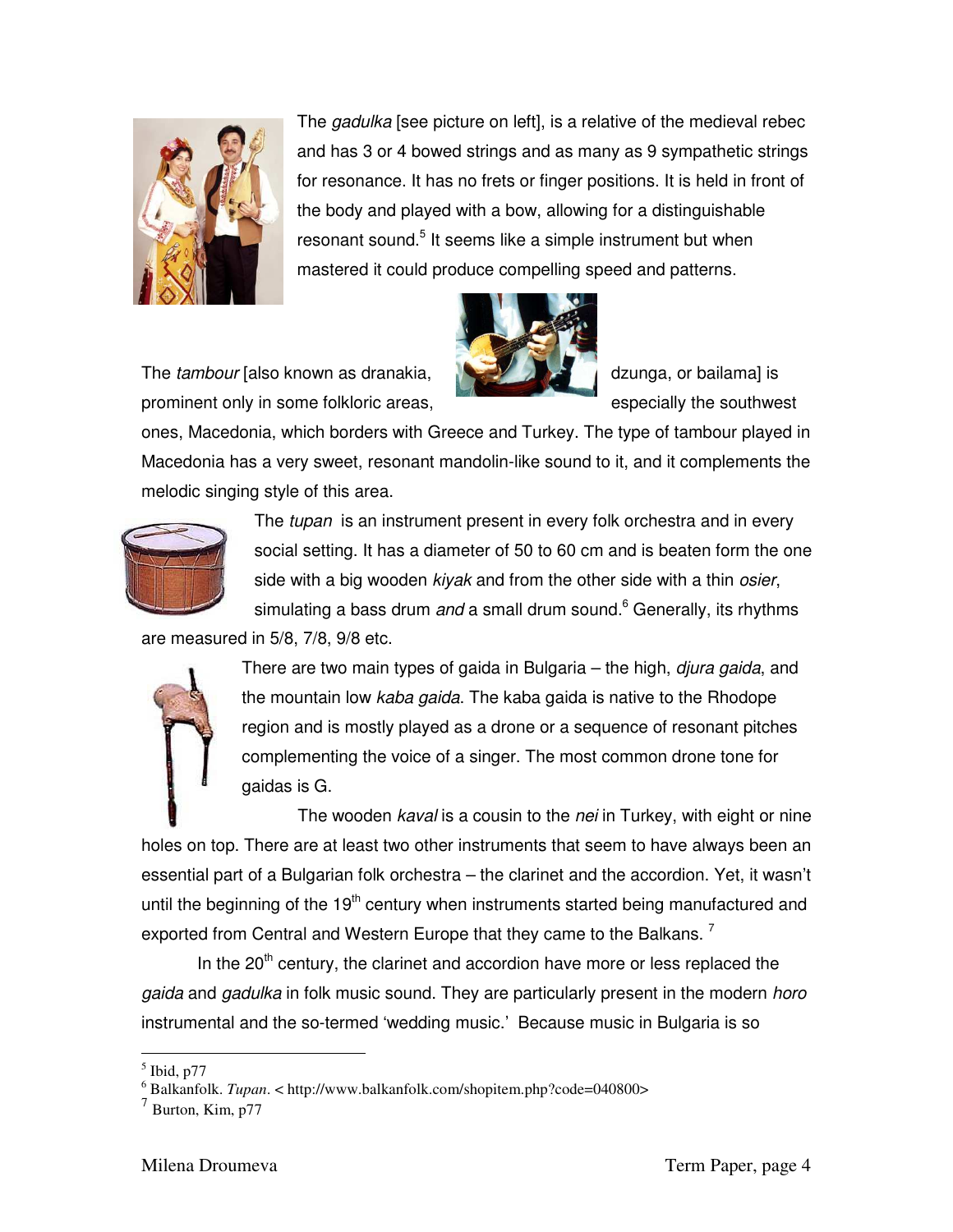traditionally intertwined with social customs, musicians develop naturally from within communities. Thus instruments, techniques, approaches to melody, rhythm and improvisational patterns are passed down to generations. Originally, men tended to specialize in musicianship, while women excelled in singing. The type of polyphonic sound that Bulgarian women ensembles are famous for throughout the world has come to life through women's sharing of social spaces and social customs together. Other important social rituals where music plays central role are weddings, christenings, name days, and the 'seeing off' of young men to mandatory army service.<sup>8</sup> Wedding music in particular has gained almost legendary popularity by the 1950s, and has been elevated to extraordinary technical heights by talented Roma musicians.<sup>9</sup>

Upon gaining independence from Ottoman rule and the advancement of industrialization in the late  $19<sup>th</sup>$  century, Bulgarian folk music began to split. The old-time 'authentic' *narodna muzika* (rural folk) remained seemingly preserved in its form, while new genres of *moderna muzika* (modern music) incorporating Western and/or 'oriental' elements started gaining more and more popularity. Yet neither of these genres could sufficiently describe the wedding music genre – a grassroots form, which developed as a participatory community genre, where the local *chalgadjii* bands played at country fairs and accompanied *horo* dancing.<sup>10</sup> Their name comes from *chalga* (possibly from Turkish) – "high levels of technical virtuosity coupled with rapid-fire improvisation on traditional musical motifs and scalar passages, as well as extremely fast tempos, profuse ornamentation, very loud amplified sound, and the incorporation of multiple themes, frequent key changes, and the use of complex, sometimes chromatic harmonies."<sup>11</sup>

Wedding orchestras were subsequently diversified and popularized by Turkish and Bulgarian Roma musicians in the 1900s. They used some of the traditional instruments – gaida, kaval, gadulka, as well as accordion, clarinet, electric and bass guitar, drum set, synthesizer, violin, saxophone and trumpet.<sup>12</sup> Because wedding bands thrived on playing at expensive, lavish weddings and other social events, they soon became a token of urban life, prosperity and celebration. Many ethnomusicologists have commented on the legendary character of some of these bands. Donna Buchanan

<sup>8</sup> Ibid, p75

<sup>&</sup>lt;sup>9</sup> Buchanan, Donna. (1996)Wedding Musicians, Political Transitions and National Consciousness in Bulgaria. Retuning Cultures: Musical Changes in Central and Eastern Europe. In eds. Mark Slobin. London: Duke Univeristy Press. p204

 $10$  Ibid, p202

 $11$  Ibid, p203

 $12$  Ibid, p202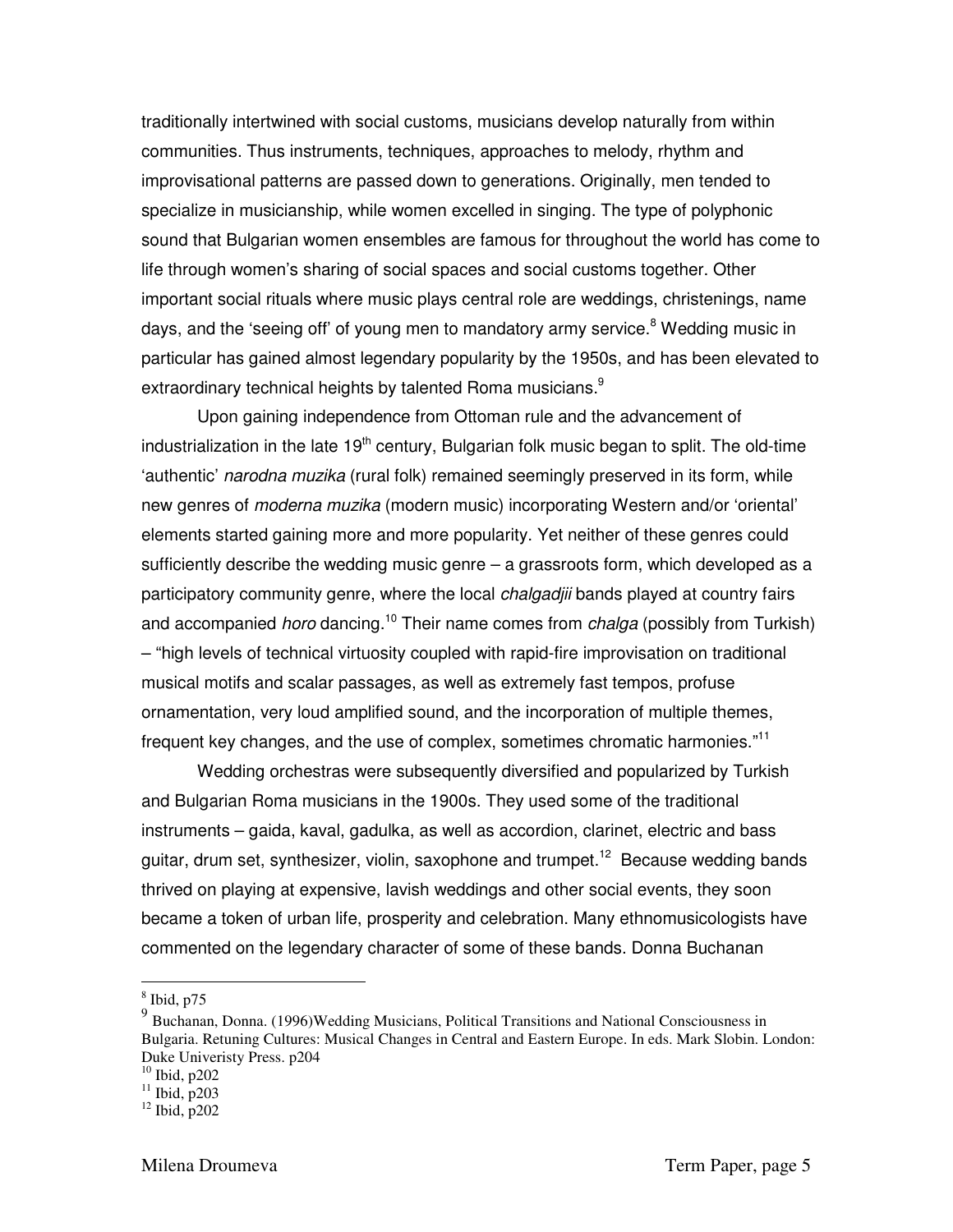examines the career of Ivo Papasov – a Thracian from a Roma-Turkish family who formed the *Trakya* ensemble in 1974.<sup>13</sup> Soon his band became extremely popular and highly requested for weddings, because of the virtuosity of the musicians and the originality of Ivo Papazov as a composer and arranger of traditional folk music. His repertoire included versatile improvisatory elements of *narodna musica* (folk) with "stylistic elements of Greek, Macedonian, Serbian, Romanian, Turkish and Roma traditional music, as well as American rock and jazz."<sup>14</sup> In order to understand the importance of the diverse ethnic elements that wedding music brought to the Bulgarian cultural life, it is important to trace the history of Roma music and its relation to Bulgarian folk and the state.

The Roma people came to the Balkans in the late  $14<sup>th</sup>$  century. Their diaspora started in Rajasthan, India when different tribes and strands migrated to different parts of Europe, Russia, Asia and North America. The ancestors of the Bulgarian Roma migrated through Azerbaijan, Afghanistan, Turkey, Greece and finally settled in the Balkans.<sup>15</sup> Thus, they brought with them the styles, customs, instruments and colourful music from parts of India, the Middle East, and the Mediterranean. Even in Rajasthan, the Roma were known to be good musicians and had a history of playing at weddings.<sup>16</sup> Naturally, they quickly gained respect as musicians on the Balkans, yet, that was the only kind of prestige they did get. Seen as dark-skinned and lower-class imposters, they soon found themselves on the margins of Balkan societies, and were even enslaved in Romania and Hungary.<sup>17</sup>

With the onset of communism in Bulgaria in 1949, there was a preoccupation by the state with carefully designing a monoethnic society, based in 'authentic' Bulgarian cultural and musical traditions. This period was marked by the formation and propaganda of state-sponsored folk ensembles, such as the Filip Kutev women's choir and others whose role was to assert a 'pure' unifying Bulgarian folk tradition, untouched by outside influences. It is important to understand that these state-sponsored groups were not bad musicians or composers, but their presence was used by the state to negate any other 'underground' music activity as un-Bulgarian.<sup>18</sup> The state therefore imposed very strict standards for what could be considered Bulgarian folk, thus estranging folk from its

<sup>&</sup>lt;sup>13</sup> Ibid, p203

 $^{14}$  Ibid.

<sup>&</sup>lt;sup>15</sup> Strom, Yale.

<sup>16</sup> Siddiqi, Jameela, (1994) *World Music: The rough guide.* London: Rough Guides: Penguin Group. p233

 $17$  Strom, Yale

<sup>&</sup>lt;sup>18</sup> Burton, Kim. P78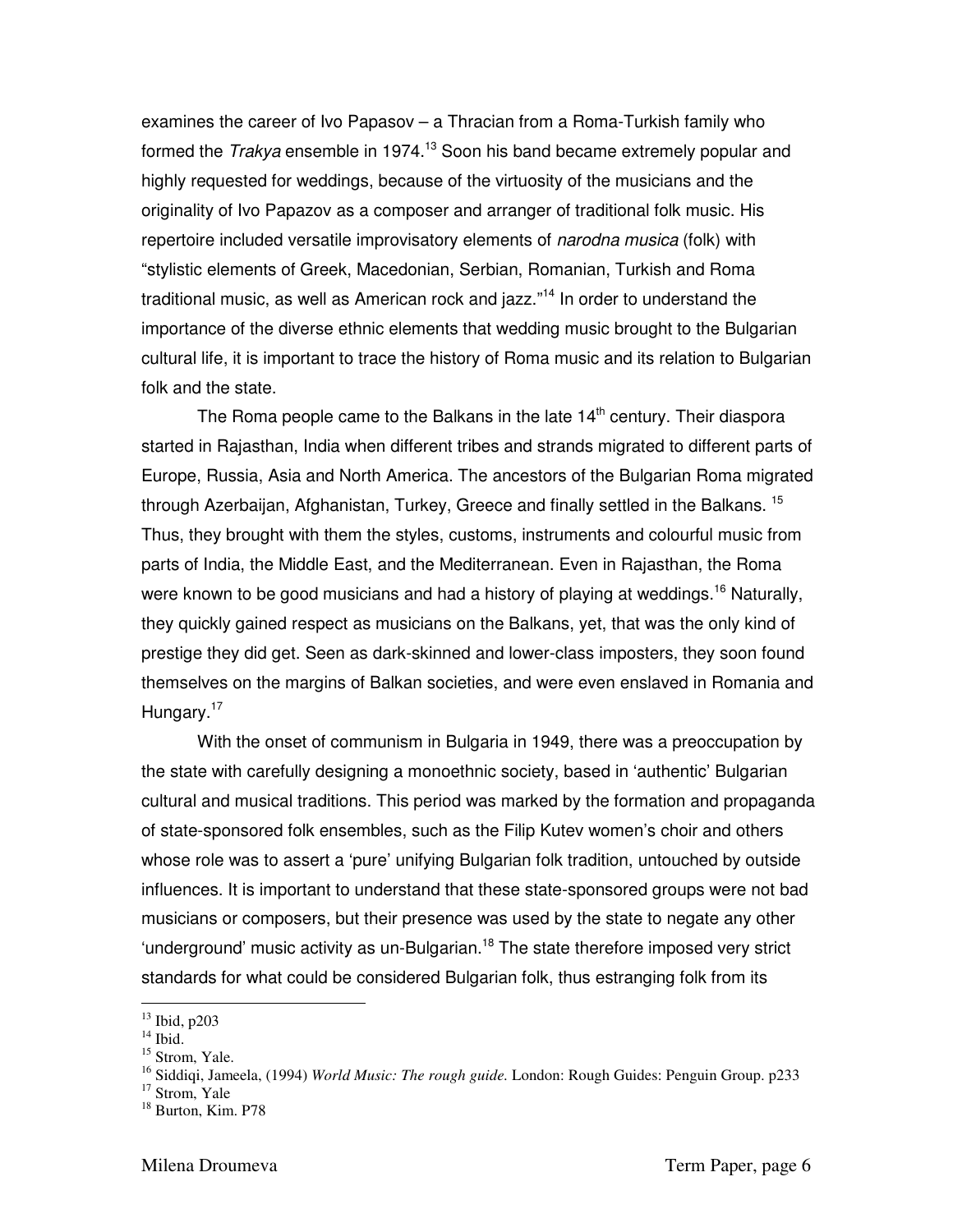original meaning – music for the people. As is evident in the works of many musicologists, including Timothy Rice, the state version of folk was not what the people wanted. This explains the extreme popularity of wedding bands during the years of communist regime. Their music was not only more fluid and open to various influences, but its diverse stylistic elements reflected the ethnic diversity of Bulgaria – Turks, Pomaks (Slavic Muslims) Roma, Jews, and Bulgarians. This was precisely the diversity that the communist state wished to eradicate through carefully crafted ideas of unity, monoethnicity and cultural purity.<sup>19</sup>

Yet, there was particular zest in the state's attempts to prohibit the music of [Roma-Turkish] wedding bands and the dancing of the Mediterranean *kjuchek* (Turkey) and *sertaki* (Greece). For centuries singing and dancing of the *horo* have served as central elements to the cultural preservation of Slavic ethnicity during Ottoman rule. Part of the communist state's propaganda was the assertion that Bulgarian folk had somehow magically remained untouched by Ottoman influence, so any music which evoked Turkish, Greek or generally 'oriental' themes were seen as a threat to national unity.<sup>20</sup> Yet, as theorist Donna Buchanan points out,  $21$  it was exactly the same Ottoman musical influence, which gave Bulgarian folk instruments such as the *zurla* (a Turkish oboe), the *duduk*, and the *daire* (a tambourine from the Middle East); as well as its warm-timbre Mediterranean sound and deep vibrato singing style.

Wedding bands, then, served as a negation to the state's attempts to assimilate and homogenize Bulgarian folk. In the words of Timothy Rice, "the fact that the personnel of wedding ensembles was predominantly ethnic minority and that wedding music asserted a new improvisatory, free-performance style, effectively challenged the homogenous notions of Bulgarian national identity and folk music authenticity."<sup>22</sup> Not only that, it challenged the implications of the ethnic makeup of Bulgaria, the existence of Islam and of Roma minorities which the state had been trying to deny.

Thus Ottoman, or Turkish musical symbols have been framed in the Bulgarian mind as carriers of 'orientalism' and tokens of the 500-year Ottoman occupation. Wedding music is seen as the impersonation of these 'oriental' musical symbols. Interestingly, the situation in neighbouring Serbia, Romania and Macedonia was similar. There was a proliferation of underground wedding music, performed mostly by ethnic

<sup>19</sup> Buchanan, Donna, p206

 $20$  Ibid, p.216

 $21$  Buchanan, Donna. p216

<sup>22</sup> Resmussen, Ljerka, p108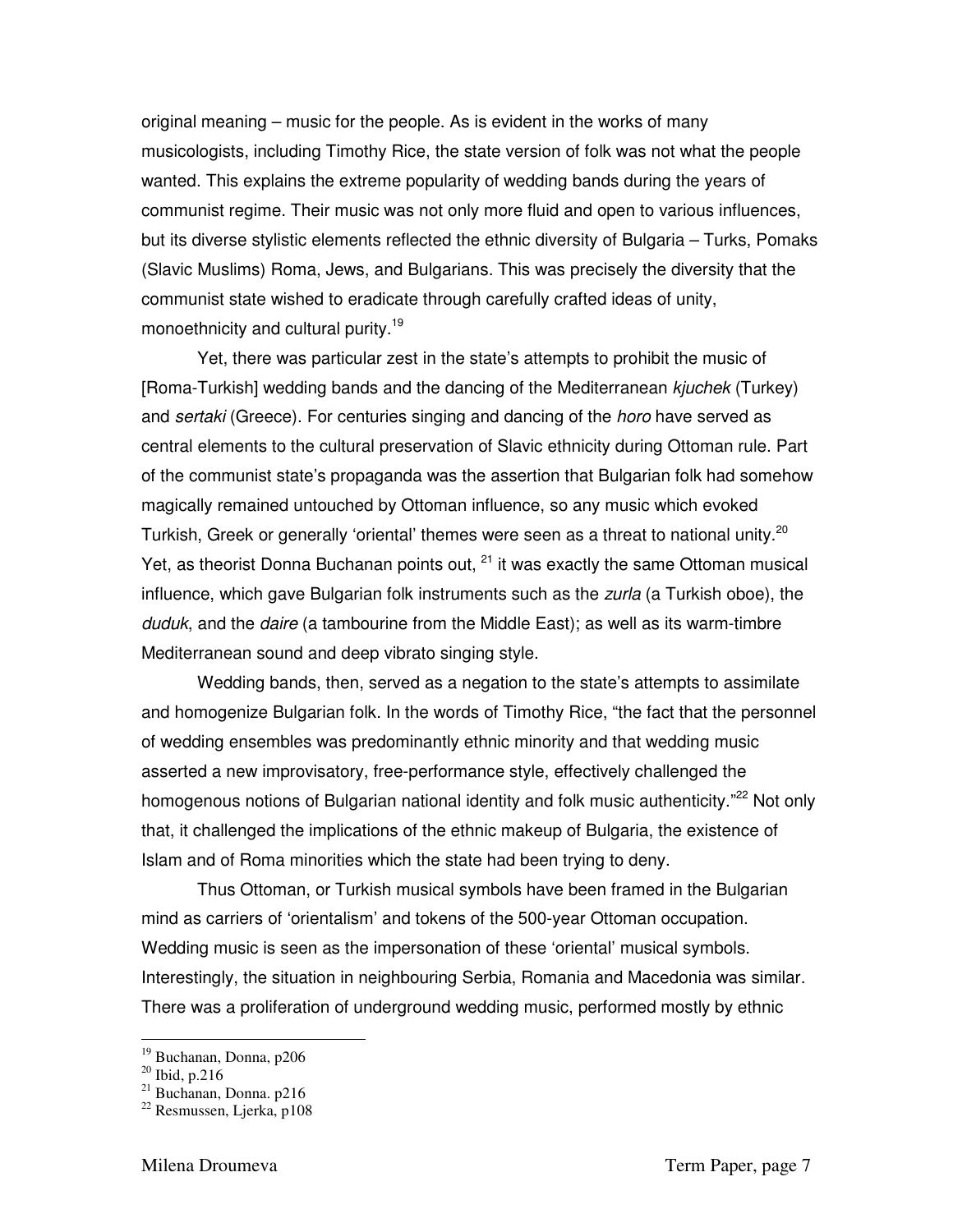minority musicians  $-$  Turks and Roma.<sup>23</sup> While they all shared a stylistic sampling of 'oriental' music, each group had a distinct set of instruments, repertoire, traditional elements and singing styles. In Serbia there were the Gypsy brass bands, in Romania the talented cimbalom players, in Macedonia – the tambour and dumbac [Turkish drum] players. In Bulgaria, as mentioned earlier, wedding musicians used traditional Bulgarian instruments, as well as Western and Oriental instruments. Even though their freeperformance style was innovative and reflected their ethnic and musical heritage, at least one Bulgarian musicologist has pointed out that the way they "give life" to wedding music is done in the same manner as "traditional musicians construct *horos* by improvising on traditional motives or phrases called *persenkove* or *kolena*. 24

Thus, the tradition of the *chalgadjii* or *sviridjii* accompanying the *horo* and other social rituals in rural Bulgaria, emerges as the foundation for wedding music, over which various ethnic and stylistic elements are overlaid. In Macedonia, wedding music was also known as *chalgajiiska* music whose "most characteristic feature is the complete unison between the vocal and the instrumental parts. The voice and the instruments follow an identical melodic line that each one reproduces in the octave best suited for its range."<sup>25</sup> It becomes clear that since both Bulgarian and Macedonian wedding music derived from *chalgadjiiska* music, modern Bulgarian *chalga* has descended from the wedding music tradition with the aide of Turkish arabesk, Greek rembetica and the new Serbian– *novocomponovana*<sup>26</sup> music.

*Novocomponovana* Serbian music draws its appeal, not surprisingly, from Bosnian folk with its Turkish influences. Its pop version, the turbo folk, is the closest approximation to modern Bulgarian *chalga* as it emerged in the early 90s. The Serbian pop folk star Lepa Brena (pretty Brena) was an iconic figure, who became popular early in my childhood, long before *chalga* had gained any musical significance in Bulgaria. As Kim Breton points out, her music was criticized for being "kitschy, unoriginal and most bizarrely, sadomasochistic, in reference to its Turkish influences."<sup>27</sup> Lepa Brena was a bottom-up success story of a simple girl from Bosnia who represented the new folk – the new music of the people, which explains her success all over the Balkans. She not only flirted with Turkish and Greek 'oriental' elements, combined with Western sound, but she

 $23$  Burton, Kim, p $92$ 

<sup>24</sup> Buchanan, Donna, p220

<sup>&</sup>lt;sup>25</sup> Macedonia. *Dumbec*. <http://members.tripod.com/~dimobetchev/music/instruments.html>

<sup>&</sup>lt;sup>26</sup> Burton, Kim. p87

 $^{27}$  Ibid.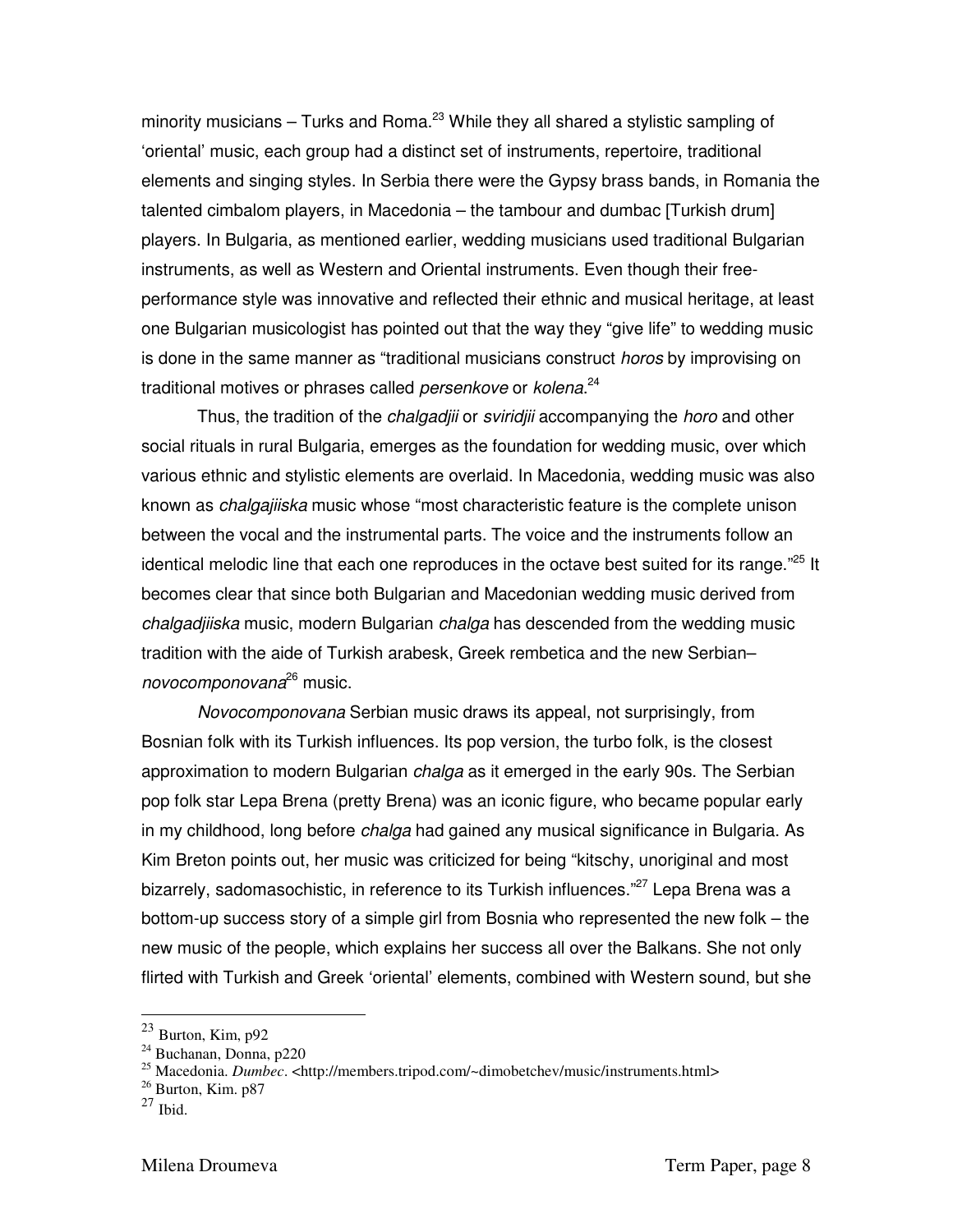also presented a highly sensuous and sexualized image of herself, in sharp contrast with the almost a-sexual puritan look communism projected. Thinking back, Lepa Brena developed a unique singing style – a deep chest breathy alto sound, which was picked up by the majority of *chalga* singers in Bulgaria.

In fact, the first popular *chalga* stars who emerged as early as 1992, Gloria, Extra Nina, Nelina, Petra, and others, could have been the mirror image of Lepa Brena – dyed blond hair, big cleavage and a Western, but familiar look. Yet, in the context of Bulgaria, *chalga* had a particular path of development and a unique socio-political relationship with music. Donna Buchanan mentions that famous wedding musicians became very wealthy even during the communist period, because of the importance of music in weddings and other social occasions to regular Bulgarians. However since they were repressed and played 'underground' they could not openly tour, perform concerts, advertise or appear on the media - they were constrained to the wedding party. After 1989, the emergence of *chalga* was strongly associated with the 'new riches' class, who emerged suddenly in the midst of privatization and right away favoured *chalga*. They were thought to have become illegally wealthy, in a 'rugs to riches' scenario, and *chalga*, with its simple lyrics and Mediterranean orchestration, catered to their 'uneducated musical taste'.

Another element, which also points to a relationship between wedding music and *chalga* is the fact that *chalga* right away settled in the musical niche of the *mehana* - a taverna-like restaurant with lavish live performances. With a decline in weddings and a general worsening of people's economic situation in the 1990s, socializing in a *mehana* setting proves to be one of the last traditional social rituals in Bulgaria. *Chlaga* is therefore fulfilling a social need earlier provided by the wedding bands, but not sanctioned by the state at the time. As a form, however, *chalga* has undergone some structural changes. In contrast with the highly improvisational ultra fast *horo* sequences of wedding music, *chalga* is characterized by a 'heavy-heart' medium to slow rhythms, evoking more sensuous, 'oriental' dances, such as the Turkish *kjuchek* or the Greek *sertaki*.

We can also see how this performative setting has pre-determined some of the stylistic elements of *chalga* – specifically the choice of instruments. Because *chalga* bands are small and they emphasize the singer [the musician/s are often invisible] in an attempt to evoke a 'star'-image, it is not efficient to carry lots of instruments to perform at different settings. Thus commercial *chalga* musicians have largely reverted to using a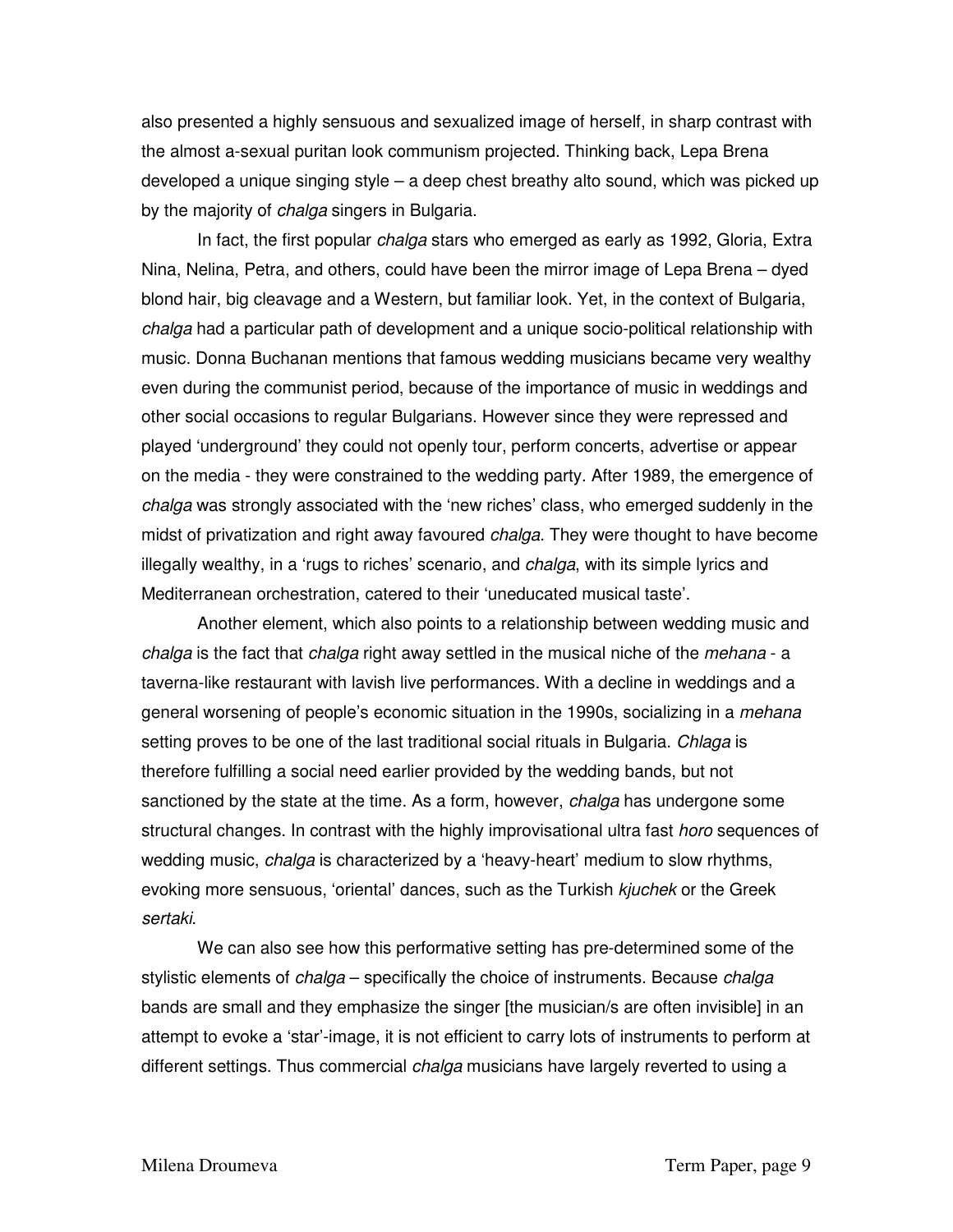drum machine set and a synthesizer to simulate the sound of many traditional folk instruments.

As a result of this, skill and musicianship are somewhat sacrificed for the sake of an overall 'shiny package' with the singer's often overtly sexualized image. As far as originality, *chalga* did start as a copycat of Serbian new folk, Lepa Brena style, with very simplistic lyrics and forced rhymes: "We know each other for a long time and we hate each other, like a cat and a dog."<sup>28</sup> Yet, this genre has many important cultural implications and a lot of musical potential, as is becoming clear in the last few years.



Its importance for ethnic minorities in Bulgaria is also indisputable. The communist legacy of assimilation and ethnic invisibility in Bulgaria left Turks and Roma people and their cultural heritage on the margins of society. It is no surprise then that the *chalga* genre is populated with Bulgarian Turks and Roma musicians and singers. Via this genre, they have been able to raise awareness about their historical, cultural and musical

existence in Bulgarian culture. Most of the top *chalga* performers are in fact Roma or Turkish. Probably the most controversial and glamorous figure from this league is the pop folk star Azis [see graphic on the left]– a Roma singer, who is probably the first commercially famous Bulgarian performer to also sing in Romany – the Roma language. Some of his repertoire has a distinct Greek sound with the resonant trills of the *bouzuka* and the low breathy chest voice; other have a Turkish touch – syncopated bass drum, layered with *dumbac* rhythms, along with the sound of the *daire* [tambourine]. He also incorporates traditional horo music, in a 'wedding music' spin – with rapid improvisation intertwined with Turkish motives. His singing style is very distinctly 'oriental' and Roma – with longing sliding vowels, frequent vibrato and high-pitched angst. $^{29}$ 

While wedding musicians had to conceal their ethnicity and cultural references, Azis is proud to be Roma and his presence in the music scene is empowering for other Roma performers and individuals.



Reihan, another new Bulgarian pop folk star has pushed the envelope even further – her entire album *Inan Sevgilim* is in Turkish. As I was reading some message boards on a Bulgarian pop folk site, it became

<sup>28</sup> Gloria, *Kato kuche I kotka*. <http://pop-folk-*chalga*-music.bulgariancds.com/cgibin/p.cgi?p=pr&id= $485$ &st=1&si= $4>$ <sup>29</sup> Azis: *The Best.* Sunny Label, 2002